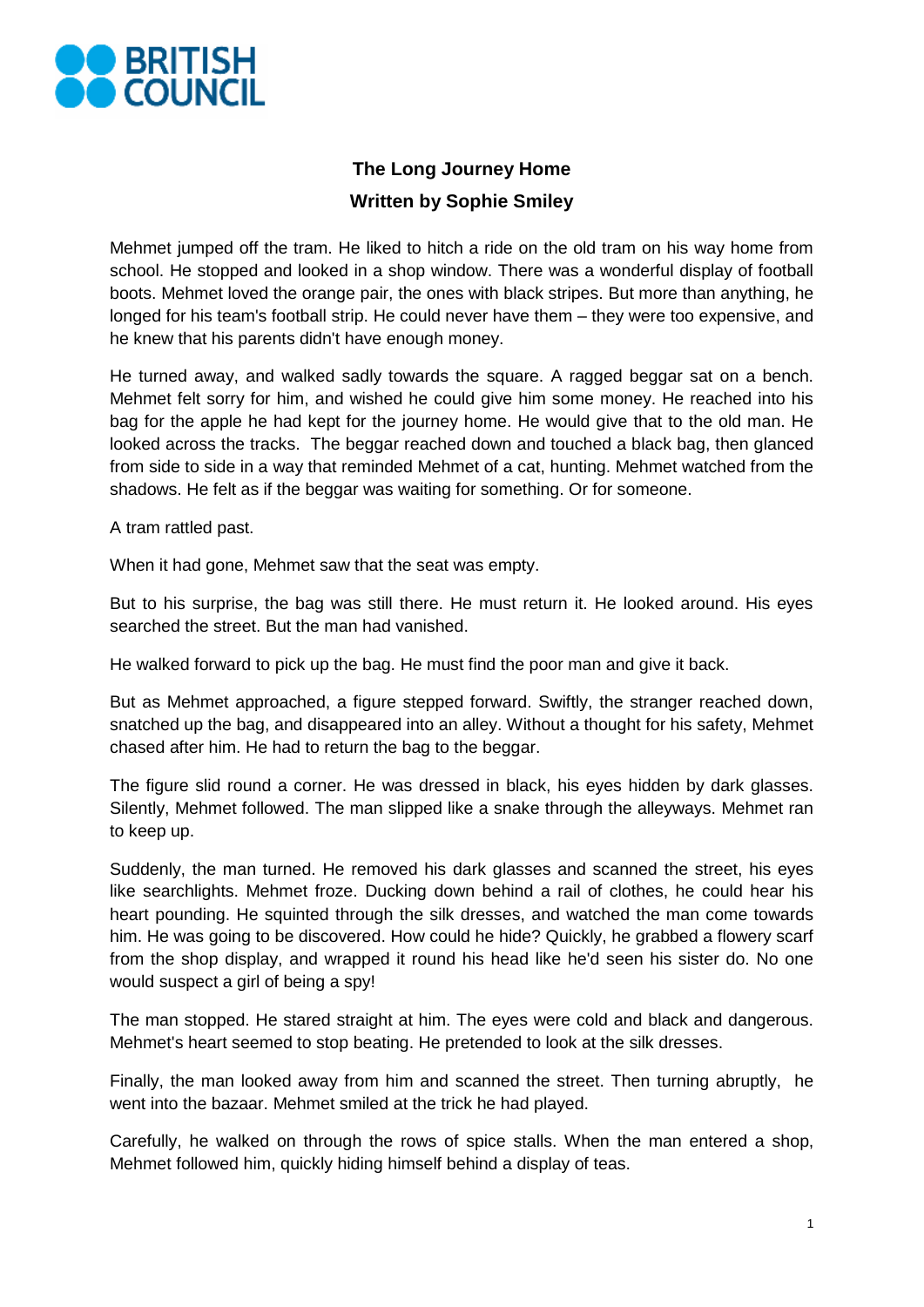A curtain at the back of the shop parted, and a foreigner appeared.

"Good, you've got the bag," he said, and handed over a packet.

Mehmet gasped as the man in black slid the object into his jacket. The shape was unmistakeable. It could only be one thing: a gun.

Mehmet felt himself shaking. This was no longer about returning a poor man's belongings this was something much bigger, and much worse.

He shuddered, and wished he was at home.

"They are expecting you," the foreigner continued. "Go to Haydarpasa. They will meet you by the flower stall."

Mehmet felt a movement next to him. Something soft touched his legs, and he nearly cried out. Then he realised - it was just a cat!

But the two men heard the movement. The stranger's face darkened. He scanned the shop and demanded, "Are you sure you weren't followed?"

The cat emerged from the display, and walked towards the men. They laughed, and one of them reached out and stroked it.

Mehmet relaxed. He was safe again. But for how long?

A moment later disaster struck: Mehmet's nose itched. He knew what was going to happen, and he couldn't stop it: he sneezed loudly. Boxes of teas tumbled to the ground. Two men with thunderous faces stared down at him. There was no escape!

"What the...?" one of the men shouted.

"I just wanted to buy some tea for my mother," Mehmet whispered.

"Oh yeah?" the foreigner snarled, "Where's your money then?"

Mehmet's pockets were empty. He looked towards the door, but the man with the gun had already banged it shut.

"Tie him up," he ordered, "I don't want this little spy spoiling our plans!"

A scarf gagged Mehmet's mouth. A cord cut into his wrists as his hands were tied behind his back.

"You think you're clever," the foreigner hissed, "But you won't feel so clever when they clear your body up with the trash!"

He lifted Mehmet into the air, carried him through the shop, and dumped him head first into a deep rubbish bin. The lid clanged shut.

Mehmet struggled to breathe. Everywhere was dark. His arms touched something slimy; the smell was terrible.

Mehmet tried to call out, but no sound came. He imagined being swallowed up by a rubbish truck, his body crushed by metal teeth. His family would never find him. Tears filled his eyes.

Then he heard his father's voice, "Never give up. Always go for goal!"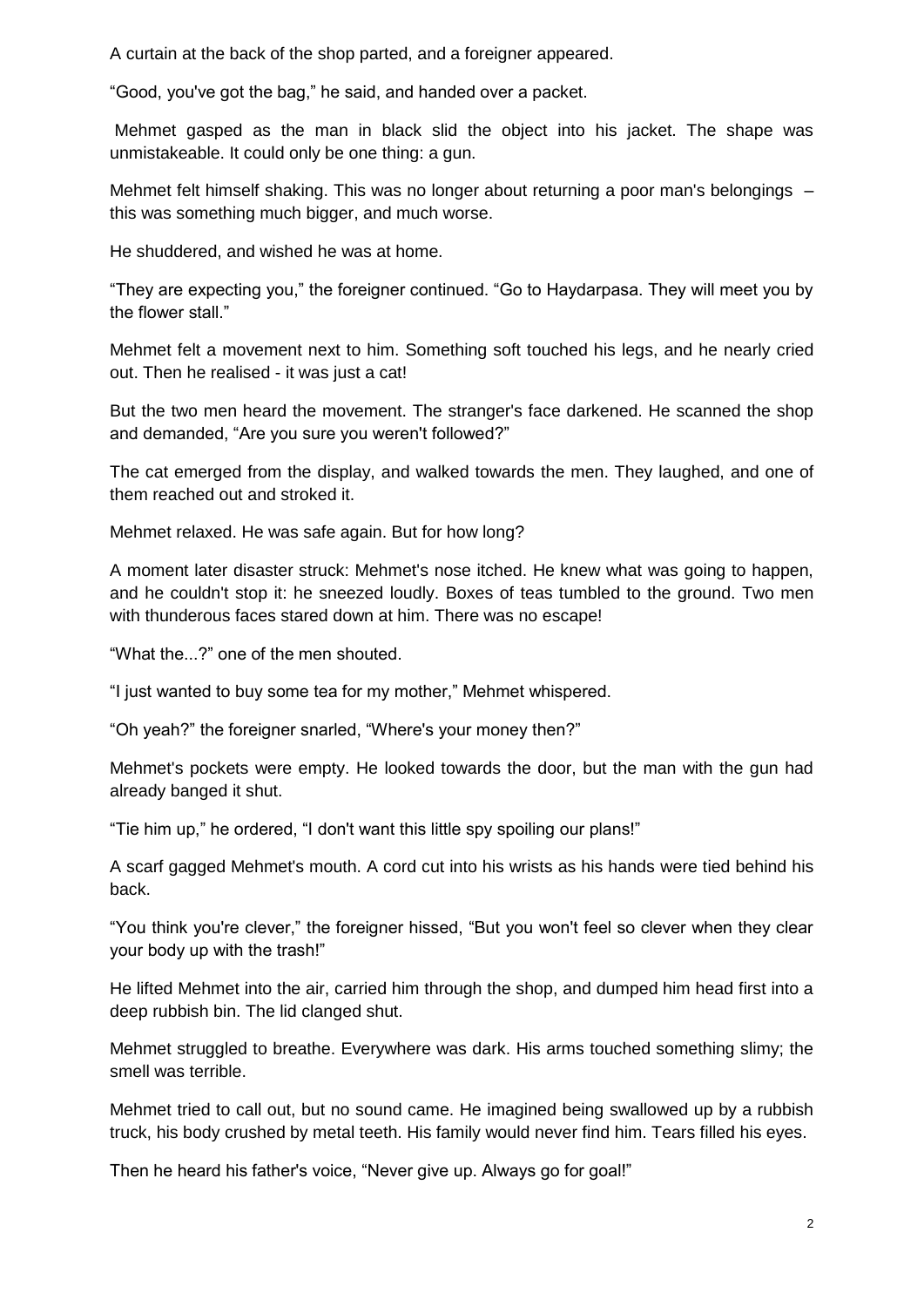Mehmet pushed and tugged at the ropes. His hands bled as they scraped against the ties. At last they slipped free. Tearing the gag from his mouth, he hauled himself out of the bin, and tumbled onto the floor.

He breathed deeply and silently sneaked out of the rubbish area. He wondered what he should do next. He should get help. Looking around, he searched for a policeman. There were none. Perhaps he should go home. His mother would be sick with worry. Yes, he would be safe at home.

But instead of taking the road home, Mehmet set off towards the ferry. If he ran all the way, he could still catch the man with the gun.

Suddenly, Mehmet became a striker, tearing towards his goal. His heart raced as he neared the terminus. A ferry was at the quayside. High up on the top deck stood a man. He was carrying the bag in his arms.

Mehmet ran towards the boat. Then he remembered he had no money for a ticket. He could see the thief, but he couldn't reach him!

The boat's engines roared. The thief looked down, and spotted Mehmet stuck behind the barriers. The boat began to pull out. The man smiled and waved down at the shore.

Mehmet was furious. A burst of energy erupted with his anger. He ducked under the barrier, and sprinted forward. A gap of water lay between him and the ferry, between him and danger. Mehmet glanced at the dark, swirling Bosphorus, took a deep breath and leapt. He landed, sprawling and panting, on the deck. People stared.

Mehmet rolled over and looked up. The man had seen him, and moved towards out of sight.

Mehmet pointed and shouted, "Stop him – he's got a gun!"

No one moved. Instead, they looked at the boy, lying on the ground, covered in bits of old cabbage, with some feathers sticking out of his head. They wrinkled their noses at the smell of rotten vegetables, and moved away in disgust. No one believed his crazy story. The boy himself looked dangerous.

Mehmet was alone. For the second time, he felt tears sting his eyes. But again he heard his father's voice, "Pick yourself up, and do what's right."

Mehmet staggered to his feet and made for the stairs. He climbed to the top deck. It was empty. There was no sign of the man. The cold wind had driven the other passengers indoors. Mehmet shivered and stared at the empty deck. He could sense the man. He must be somewhere near.

Then, from the shadows, he saw a dark shape. It was just the edge of something sticking out, but Mehmet recognised it at once: it was the beggar's bag.

The man with the gun was only metres away. Mehmet had no way of defending himself. He was all alone, and he had nowhere to hide. There was only one weapon

he could use; it was something he'd learned on the football pitch – surprise your opponent!

Mehmet breathed in deeply, then at the top of the voice he screamed his football team's name and charged forward. He saw the startled face of the man. Watched in slow motion as he reached for his gun. And in that moment, Mehmet turned himself from a striker to a goal